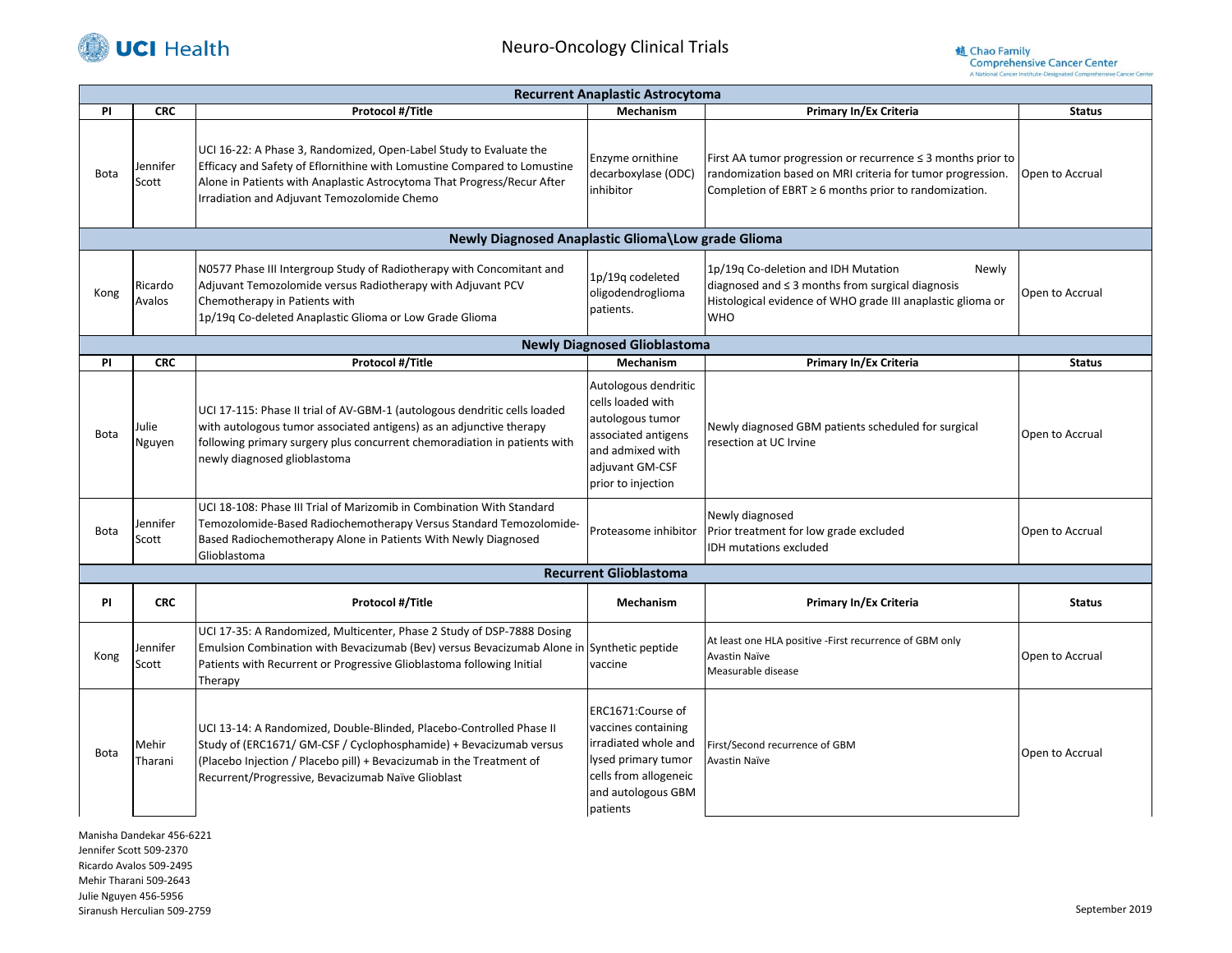

|                       | <b>Newly Diagnosed Meningioma</b> |                                                                                                                         |                                                 |                                                                                                                                              |                       |  |  |  |
|-----------------------|-----------------------------------|-------------------------------------------------------------------------------------------------------------------------|-------------------------------------------------|----------------------------------------------------------------------------------------------------------------------------------------------|-----------------------|--|--|--|
| <b>PI</b>             | <b>CRC</b>                        | <b>Protocol #/Title</b>                                                                                                 | Mechanism                                       | <b>Primary In/Ex Criteria</b>                                                                                                                | <b>Status</b>         |  |  |  |
| Kong                  | Mehir<br>Tharani                  | NRG BN003: Phase III Trial of Observation versus Irradiation for a Gross<br><b>Totally Resected Grade II Meningioma</b> | <b>Radiation Therapy</b>                        | Newly diagnosed unifocal intracranial meningioma<br>Gross totally resected<br>Central Pathology Review for confirmation of histology         | Open to Accrual       |  |  |  |
|                       |                                   |                                                                                                                         | <b>Recurrent Meningioma</b>                     |                                                                                                                                              |                       |  |  |  |
| <b>PI</b>             | <b>CRC</b>                        | Protocol #/Title                                                                                                        | Mechanism                                       | <b>Primary In/Ex Criteria</b>                                                                                                                | <b>Status</b>         |  |  |  |
| <b>Bota</b>           | Mehir<br>Tharani                  | A071401: Phase II Trial of SMO/AKT/NF2 Inhibitors in Progressive Meningiomas<br>with SMO/ AKT/ NF2 Mutations            | SMO competitive<br>antagonist, FAK<br>inhibitor | Central pathology review for SMO/Ptch1/NF2 mutation<br>Progressive or residual disease in Meningioma<br>Measurable disease per RANO criteria | Temporarily suspended |  |  |  |
|                       | Craniopharyngiomas                |                                                                                                                         |                                                 |                                                                                                                                              |                       |  |  |  |
| <b>PI</b>             | <b>CRC</b>                        | <b>Protocol #/Title</b>                                                                                                 | Mechanism                                       | <b>Primary In/Ex Criteria</b>                                                                                                                | <b>Status</b>         |  |  |  |
| <b>Bota</b>           | Mehir<br>Tharani                  | Alliance A071601: Phase II Trial of BRAF/MEK Inhibitors in Papillary<br>Craniopharyngiomas                              | <b>BRAF/MEK inhibitors</b>                      | Central pathology review with positive BRAF V600E mutation<br>by IHC<br>Measurable disease<br>No prior treatment with BRAF or MEK inhibitors | Open to Accrual       |  |  |  |
| <b>CNS Metastases</b> |                                   |                                                                                                                         |                                                 |                                                                                                                                              |                       |  |  |  |
| PI                    | <b>CRC</b>                        | <b>Protocol #/Title</b>                                                                                                 | Mechanism                                       | <b>Primary In/Ex Criteria</b>                                                                                                                | <b>Status</b>         |  |  |  |
|                       |                                   |                                                                                                                         |                                                 |                                                                                                                                              |                       |  |  |  |
|                       |                                   |                                                                                                                         | <b>Rare Cancers</b>                             |                                                                                                                                              |                       |  |  |  |
| <b>PI</b>             | <b>CRC</b>                        | <b>Protocol #/Title</b>                                                                                                 | Mechanism                                       | <b>Primary In/Ex Criteria</b>                                                                                                                | <b>Status</b>         |  |  |  |
| <b>Bota</b>           | Manisha<br>Dandekar               | ECOG EAY131: Molecular Analysis for Therapy Choice (MATCH)                                                              | Treatment based on<br>mutations                 | Positive for specific mutations                                                                                                              | Open to Accrual       |  |  |  |
| <b>Bota</b>           | Mehir<br>Tharani                  | SWOG S1609: Dual Anti-CTLA-4 and Anti-PD-1 Blockade in Rare Tumors                                                      | Immunotherapy                                   | Recurrent disease - Rare cancer                                                                                                              | Open to Accrual       |  |  |  |